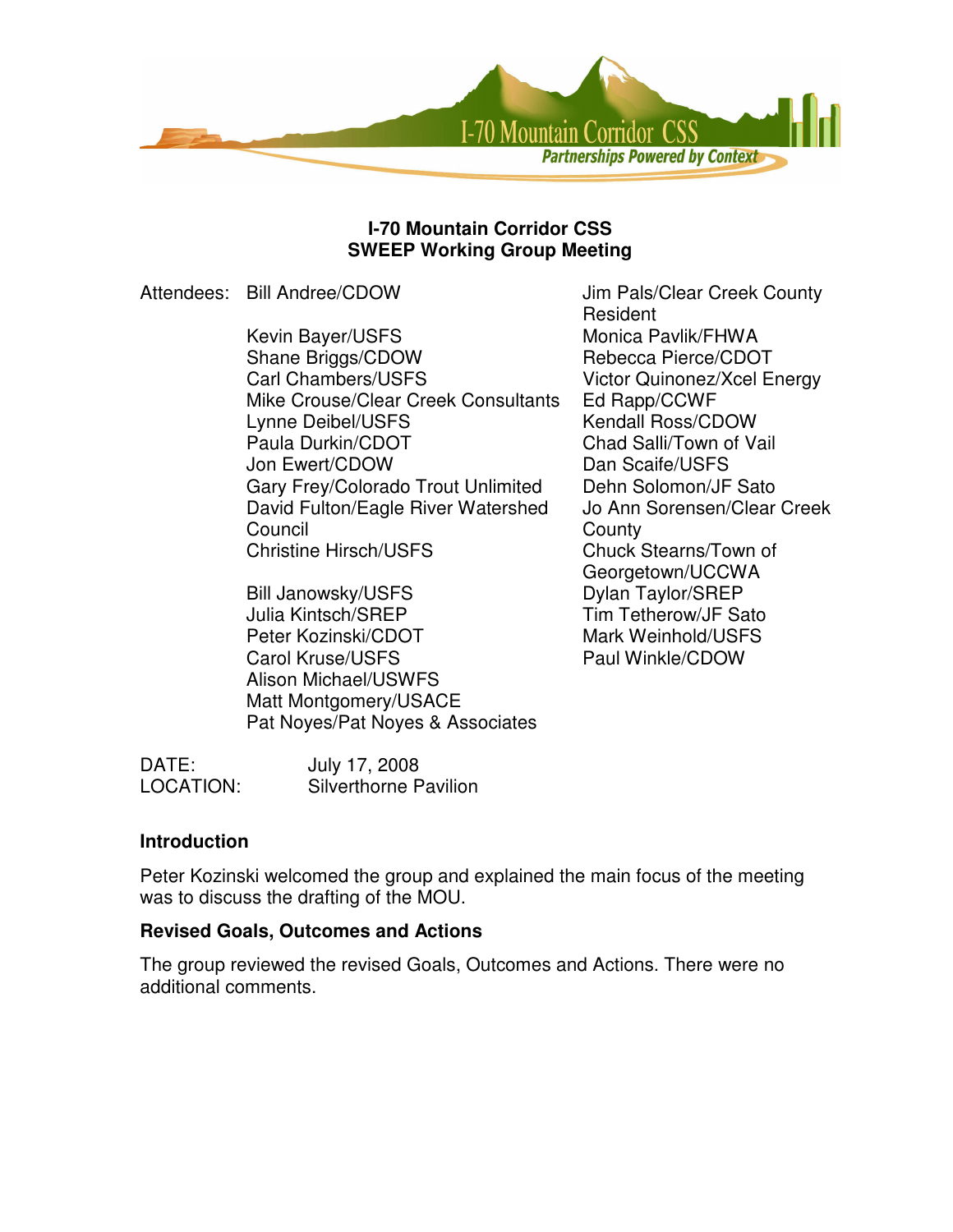# **SWEEP MOU Discussion**

The group agreed that a SWEEP MOU should not be a subset of the ALIVE MOU. The ALIVE MOU does not address all aquatic resources. In addition, the ALIVE MOU has already been signed and it would be very difficult to amend it.

The group was asked to identify the MOU intent and to indicate if they would be a party to the MOU and what their commitment would be.

|                       |                                                |               | <b>What kind of</b>       |
|-----------------------|------------------------------------------------|---------------|---------------------------|
| <b>Agency/Group</b>   | <b>MOU Intent</b>                              | Party to MOU  | commitment?               |
| <b>CDOT</b>           | Gain better understanding                      | Yes           | Funding as                |
|                       | of project improvements                        |               | appropriate               |
| Peter Kozinski        |                                                |               |                           |
|                       | Solve problem collectively                     |               | <b>Facilitate MOU</b>     |
|                       |                                                |               | development               |
|                       | Pool resources                                 |               |                           |
|                       |                                                |               | Define and facilitate     |
| <b>US Forest</b>      |                                                | Yes           | subcommittees             |
| Service               | Identify parties and how<br>they work together |               | Applicable data and       |
|                       |                                                |               | expertise                 |
| <b>Carol Kruse</b>    | What the ultimate                              |               | Knowledge of area         |
|                       | commitment will be                             |               |                           |
|                       |                                                |               | Participate in            |
|                       | Specify aquatic resources                      |               | planning and              |
|                       |                                                |               | design                    |
|                       | Incorporation in Tier 2                        |               |                           |
|                       | documents                                      |               |                           |
| <b>CO Division of</b> | Identify who will do the                       | Yes; on the   | <b>Historic fisheries</b> |
| Wildlife              | work and the processes                         | same level as | data                      |
|                       |                                                | <b>ALIVE</b>  |                           |
| <b>Bill Andree</b>    |                                                |               | Will review MOU           |
| Corp of<br>Engineers  |                                                | Observer only |                           |
|                       |                                                |               |                           |
| Matt                  |                                                |               |                           |
| Montgomery            |                                                |               |                           |
| <b>FHWA</b>           | Outline the process for                        | Yes           | Enforcement               |
|                       | Tier 2 documents for                           |               |                           |
| <b>Monica Pavlik</b>  | specific mitigation                            |               | Federal aid on            |
|                       |                                                |               | mitigation                |
|                       | Identify who is consulted                      |               |                           |
|                       |                                                |               |                           |
|                       | Things to be considered                        |               |                           |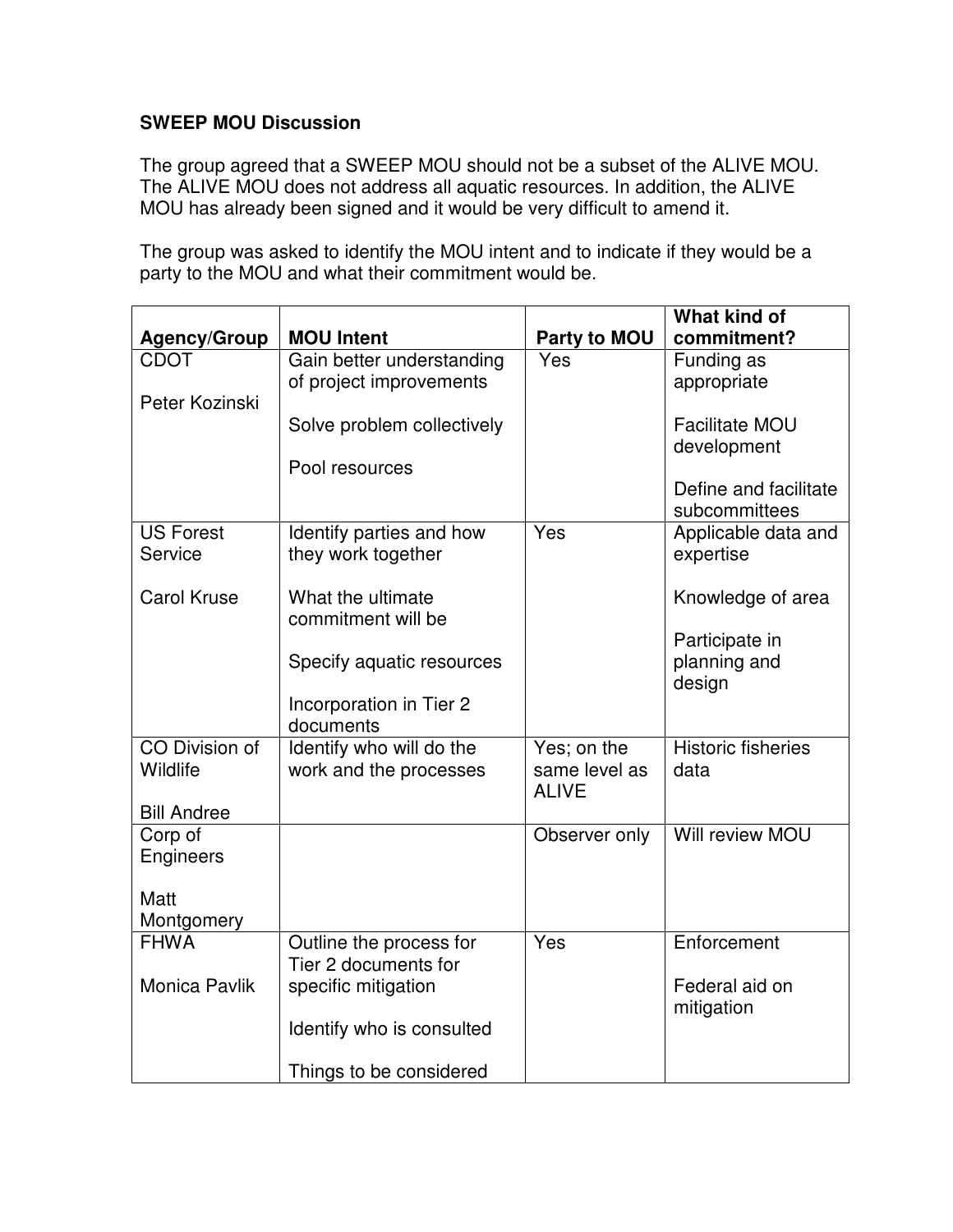|                                           |                                                        |                     | <b>What kind of</b>                  |
|-------------------------------------------|--------------------------------------------------------|---------------------|--------------------------------------|
| <b>Agency/Group</b><br><b>Clear Creek</b> | <b>MOU Intent</b><br>Develop menu of mitigation        | Party to MOU<br>Yes | commitment?<br>Facilitate network of |
| County                                    |                                                        |                     | organizations                        |
|                                           | Identify specific issues to                            |                     |                                      |
| JoAnn                                     | address                                                |                     | Land use and                         |
| Sorensen                                  |                                                        |                     | planning, site use                   |
|                                           |                                                        |                     | regulations                          |
|                                           |                                                        |                     |                                      |
|                                           |                                                        |                     | Road building                        |
|                                           |                                                        |                     | practices                            |
| US Fish &<br>Wildlife                     | Identify parties and how<br>they work together         | Yes                 | <b>Expertise</b>                     |
|                                           |                                                        |                     | Implementation                       |
| <b>Alison Michael</b>                     | What the ultimate                                      |                     | funding                              |
|                                           | commitment will be                                     |                     |                                      |
|                                           |                                                        |                     |                                      |
|                                           | Specify aquatic resources                              |                     |                                      |
|                                           |                                                        |                     |                                      |
|                                           | Incorporation in Tier 2                                |                     |                                      |
|                                           | documents                                              | Yes                 | <b>Historic water</b>                |
| <b>Upper Clear</b><br><b>Creek</b>        | Protect water quality and<br>riparian areas along I-70 |                     | quality data and                     |
| Watershed                                 |                                                        |                     | field data                           |
| Association                               | Mitigation strategies for                              |                     |                                      |
|                                           | both past and future                                   |                     | <b>Volunteers</b>                    |
| <b>Chuck Stearns</b>                      |                                                        |                     |                                      |
| <b>Clear Creek</b>                        | Foundation for 404 permits                             | Yes                 | Clean up activities                  |
| Watershed                                 | and problem solving on I-                              |                     | on Clear Creek                       |
| Foundation                                | 70                                                     |                     | Assist with                          |
| Ed Rapp                                   | Support delisting                                      |                     | identifying critical                 |
|                                           | waterways                                              |                     | locations                            |
|                                           |                                                        |                     |                                      |
|                                           | Identify realistic                                     |                     |                                      |
|                                           | opportunities for specific                             |                     |                                      |
|                                           | issues                                                 |                     |                                      |
| <b>Xcel Energy</b>                        | Future growth                                          | Uncertain           | <b>Technical and</b>                 |
| Victor                                    | considerations                                         |                     | planning expertise                   |
| Quinonez                                  |                                                        |                     |                                      |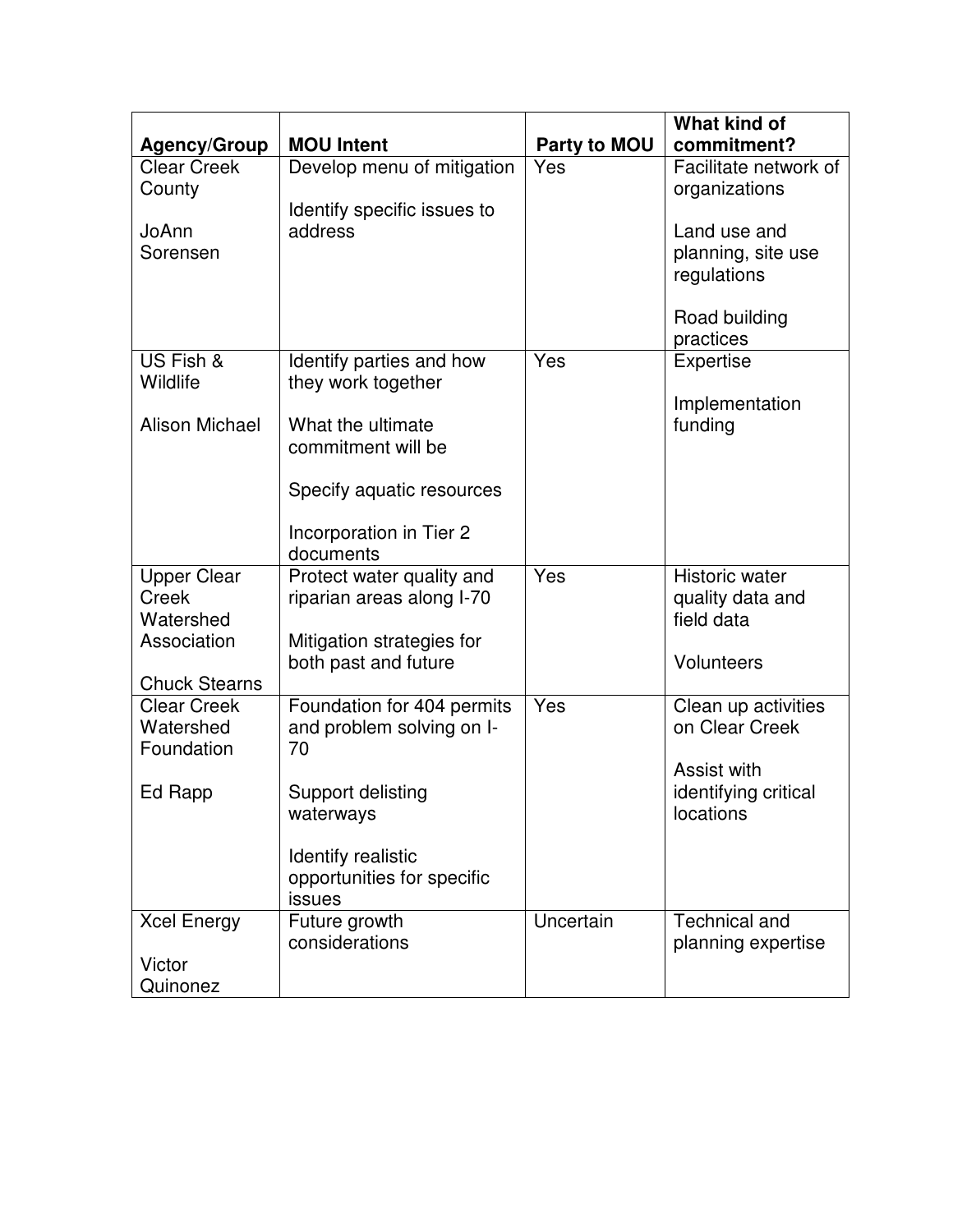| <b>Agency/Group</b>         | <b>MOU Intent</b>                                                     | Party to MOU | What kind of<br>commitment?                                         |
|-----------------------------|-----------------------------------------------------------------------|--------------|---------------------------------------------------------------------|
| Colorado Trout<br>Unlimited | Create a system for<br>management and<br>mitigations over the life of | Yes          | Expertise in stream<br>restoration                                  |
| <b>Gary Frey</b>            | the project                                                           |              | Fund raising                                                        |
|                             | Develop consensus among<br>groups                                     |              |                                                                     |
|                             | Standards and processes<br>for Tier 2 documents                       |              |                                                                     |
| <b>SREP</b>                 | Outline process for<br>collaboration and defining                     | Yes          | Research and data<br>expertise on                                   |
| Julia Kintsch               | specific strategies for<br>avoidance and mitigation                   |              | aquatic connectivity<br>and mitigation and<br>avoidance<br>measures |

A Task Force subcommittee was set up to draft the MOU. The committee includes:

Peter Kozinski/CDOT Carol Kruse/USFS Gary Frey/Colorado Trout Unlimited Shane Briggs/Division of Wildlife Monica Pavlik/FHWA

**Clear Creek County will determine who the representative will be and let Peter know. Peter will also check with Tom Fresques from the Bureau of Land Management to see if they want to be involved.**

**Because agencies have different legal requirements, Monica Pavlik asked the groups who intend to sign the MOU to send appropriate language for their roles and responsibilities to Peter as soon as possible.**

It was also suggested that prior research and principles for mitigation developed previously for SWEEP may be of use to the group.

### **Southern Rockies Ecosystem Project Update**

Julia Kintsch said that they are ready to start their field work as soon as they receive CDOT Transportation Commission approval. She would like the group to use their data to make decisions relative to the MOU.